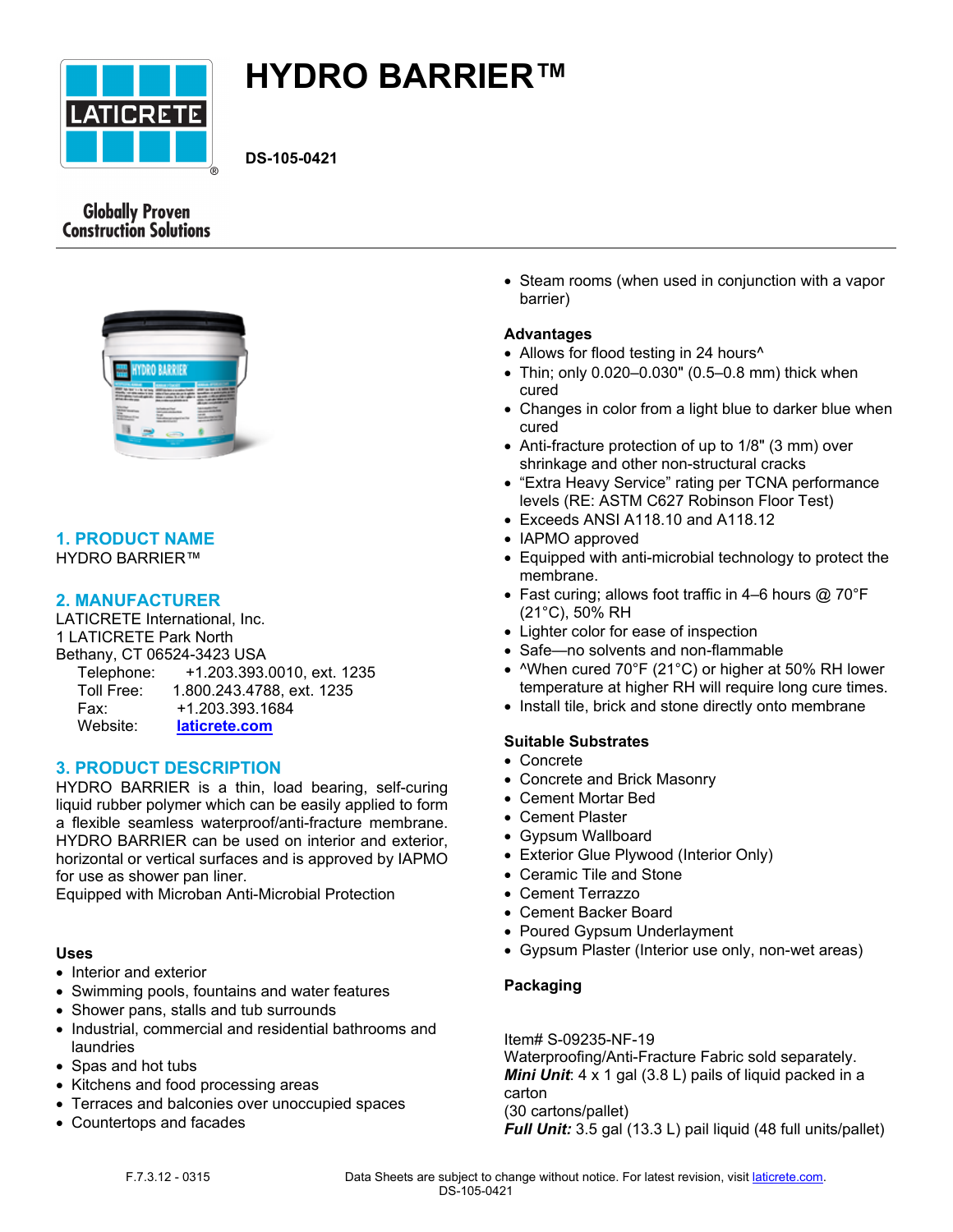# **Approximate Coverage**

**Full Unit:** 175 ft<sup>2</sup> (16.2 m<sup>2</sup>) *Mini Unit***:** 50 ft<sup>2</sup> (4.6 m<sup>2</sup> )

# **Shelf Life**

Factory sealed containers of this product are guaranteed to be of first quality for two (2) years if stored off the ground in a dry area. \*\*\* High humidity will reduce the shelf life of bagged product.

# **Limitations**

- DO NOT bond to OSB, particle board, luan, Masonite<sup>®</sup> or hardwood surfaces.
- Adhesives/mastics, mortars and grouts for ceramic tile, pavers, brick and stone are not replacements for waterproofing membranes. When a waterproofing membrane is required, use HYDRO BARRIER.
- Requires the use of Waterproofing/Anti-Fracture Fabric in the coves and corners or any change of plane when used as waterproofing membrane.
- When using HYDRO BARRIER™, fabric is not required when it is being used as a full field coating for crack isolation and is an option when chasing existing cracks
- DO NOT use as a primary roofing membrane over occupied space. For more information in installation of tile over wood decks, or, over occupied or finished spaces please refer to TDS 157 "Exterior Installation of Tile and Stone Over Occupied Space."
- DO NOT use over dynamic expansion joints, structural cracks or cracks with vertical differential movement (See HYDRO BARRIER Installation Instructions, DS 105.5, for complete instructions).
- DO NOT use over cracks >1/8" (3 mm) in width.
- DO NOT use as a vapor barrier (especially in steam rooms).
- DO NOT expose unprotected membrane to sun or weather for more than 30 days.
- DO NOT expose to negative hydrostatic pressure, excessive vapor transmission, rubber solvents or ketones.
- Must be covered with ceramic tile, stone, brick, concrete, screeds, terrazzo or other traffic-bearing finish. Use protection board for temporary cover.
- Obtain approval by local building code authority before using product in shower pan applications.
- Follow all applicable building codes having jurisdiction.
- DO NOT install directly over single layer wood floors, plywood tubs/showers/fountains or similar constructs.
- Not for use beneath cement or other plaster finishes. Consult with plaster manufacturer for their recommendations when waterproofing membrane is required under plaster finishes.
- Not for use under self-leveling underlayments or decorative wear surfaces.
- Note: Surfaces must be structurally sound, stable and rigid enough to support ceramic/stone tile, thin brick and similar finishes. Substrate deflection under all live, dead and impact loads, including concentrated loads, must not exceed L/360 for thin bed ceramic tile/brick

installations or L/480 for thin bed stone installations where L=span length.

# **Cautions**

- Consult SDS for more safety information.
- Allow membrane to cure fully (typically 24 hours @ 70°F (21°C) and 50% RH before flood testing); flood test prior to applying tile or stone.
- Maximum amount of moisture in the concrete/mortar bed substrate should not exceed 5 lbs/1,000 ft<sup>2</sup> (283 µg/s • m<sup>2</sup> ) per ASTM F-1869 or 75% relative humidity as measured with moisture probes.
- During cold weather, protect finished work from traffic until fully cured.
- For white and light-colored marbles, use a white latex portland cement thin set mortar.
- For green and moisture sensitive marble, agglomerates and resin backed tile and stone use LATAPOXY® 300 Adhesive (refer to Data Sheet 633.0).
- Allow wet mortars/ plasters (deck mud consistency) to cure for 72 hours at 70°F (21°C) prior to installing HYDRO BARRIER.
- For temperatures between 45–69°F (7–21°C) allow 3 days prior to flood testing.
- Protect from exposure to traffic or water until fully cured.

# **4. TECHNICAL DATA**

**MICROBAN** 





# **VOC/LEED Product Information**

This product has been certified for Low Chemical Emissions (ULCOM/GG UL2818) under the UL GREENGUARD Certification Program For Chemical Emissions For Building Materials, Finishes and Furnishings (UL 2818 Standard) by UL Environment.

# **Applicable Standard**

- ANSI A118.10
- ANSI A118.12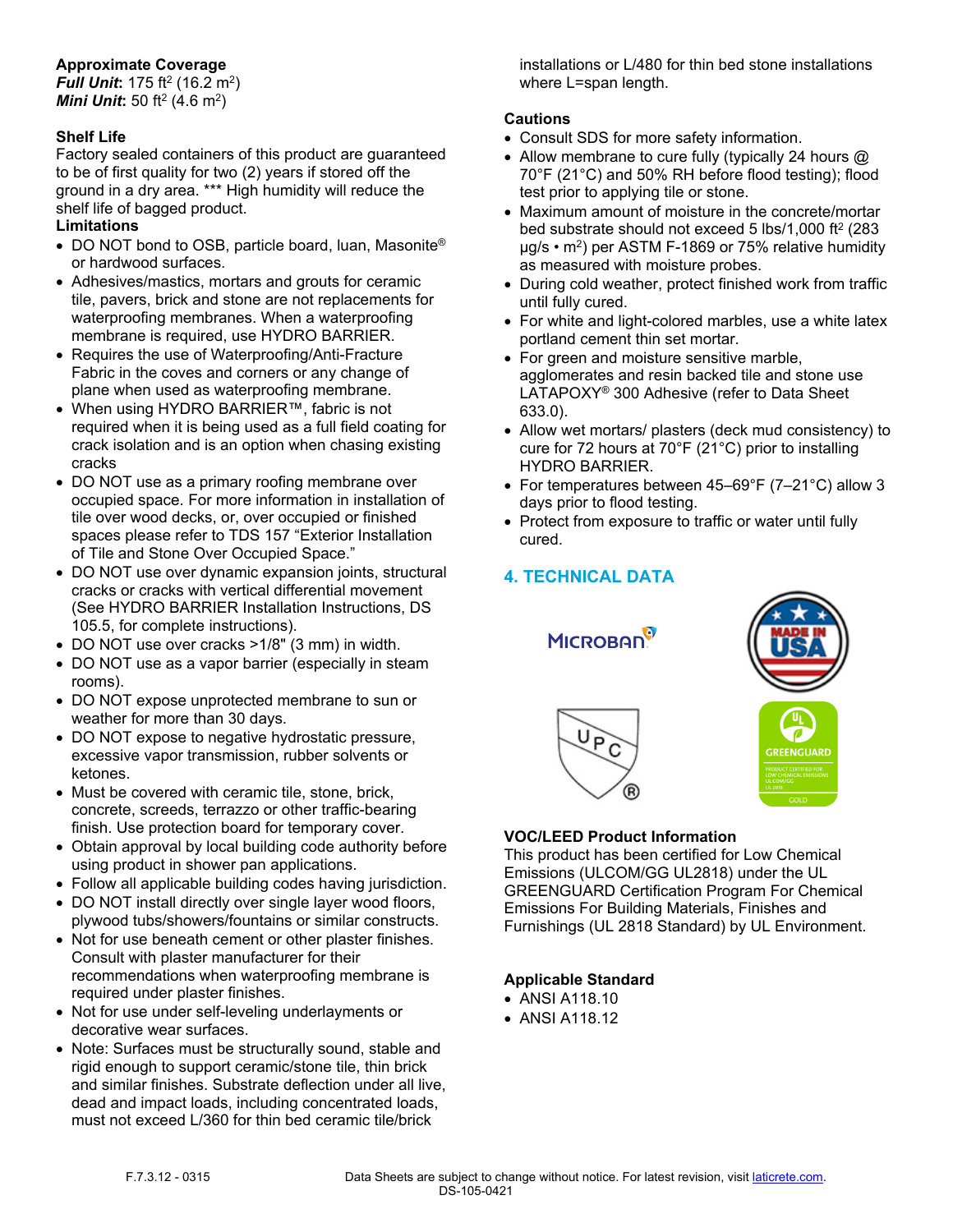#### **Physical Properties**

| <b>Physical Property</b>            | <b>Test Method</b>  | <b>HYDRO BARRIER™</b>     |
|-------------------------------------|---------------------|---------------------------|
| 7-day Hydrostatic Test              | <b>ANSI A118.10</b> | Pass                      |
| 7-day Tensile Strength              | <b>ANSI A118.10</b> | 250-300 psi (1.8-2.1 MPa) |
| 7-day Water Immersion               | <b>ANSI A118.10</b> | 90-120 psi (0.6-0.83 MPa) |
| 7-day Shear Bond                    | <b>ANSI A118.10</b> | 200-250 psi (1.4-1.7 MPa) |
| 28-day Shear Strength               | <b>ANSI A118.10</b> | 210-340 psi (1.5-2.3 MPa) |
| <b>System Crack Resistance Test</b> | ANSI A118.12 5.4    | Pass (High)               |
| Thickness (Dry)                     |                     | 20-30 mils (0.5-0.8 mm)   |

The data in the above table shall be used by the Project Design Professional to determine suitability, placement, building code conformance and over-all construct appropriateness of a given installation assembly.

# **Working Properties**

**HYDRO BARRIER can be applied using a paint brush, roller, trowel or airless sprayer. All areas must have two coats to ensure waterproofing capabilities. When the second coat is applied the substrate will not show through HYDRO BARRIER if coated with 0.020–0.030" (0.5–0.8 mm) of dried membrane. Color changes from a light blue to darker blue when fully cured.**

Specifications subject to change without notification. Results shown are typical but reflect test procedures used. Actual field performance will depend on installation methods and site conditions.

# **5. INSTALLATION**

## **Surface Preparation**

Surface temperature must be 50–90°F (10–32°C) during application and for 24 hours after installation. All substrates must be structurally sound, clean and free of dirt, oil, grease, paint, laitance, efflorescence, concrete sealers or curing compounds. Make rough or uneven concrete smooth to a wood float or better finish with an underlayment. Do not level with gypsum or asphalt based products. Maximum deviation in plane must not exceed 1/4" in 10 ft (6 mm in 3 m) with no more than 1/16" in 1 ft (1.5 mm in 0.3 m) variation between high spots. Dampen hot, dry surfaces and sweep off excess water—installation may be made on a damp surface. New concrete slabs shall be damp cured and a minimum of 14 days old before application.

- 1. Installer must verify that deflection under all live, dead and impact loads of interior plywood floors does not exceed industry standards of L/360 for ceramic tile and brick or L/480 for stone installations where L=span length.
- 2. Minimum construction for interior plywood floors. SUB FLOOR: 5/8" (15 mm) thick exterior glue plywood,

either plain with all sheet edges blocked or tongue and groove, over bridged joints spaced 16" (400 mm) o.c. maximum; fasten plywood 6" (150 mm) o.c. along sheet ends and 8" (200 mm) o.c. along intermediate supports with 8d ring-shank, coated or hot dip galvanized nails (or screws); allow 1/8" (3 mm) between sheet ends and 1/4" (6 mm) between sheets edges; all sheet ends must be supported by a framing member; glue sheets to joints with construction adhesive.

> **UNDERLAYMENT:** 5/8" (15 mm) thick exterior glue plywood fastened 6" (150 mm) o.c. along sheet ends and 8" (200 mm) o.c. in the panel field (both directions) with 8d ring-shank, coated or hot dip galvanized nails (or screws); allow 1/8" (3 mm) to 1/4" (6 mm) between sheets and 1/4" (6 mm) between sheet edges and any abutting surfaces; offset underlayment joints from joints in subfloor and stagger joints between sheet ends; glue underlayment to subfloor with construction adhesive. Refer to Technical Data Sheet 152 "Bonding Ceramic Tile, Stone or Brick Over Wood Floors" for complete details.

## **Bonding to TCNA Compliant Poured Gypsum Underlayment**

Poured gypsum-based underlayments must meet TCNA requirements for compressive strength and the performance requirements of ASTM C627 for the anticipated service level designated by the design professional. Poured gypsum underlayment thickness and application varies, consult the manufacturer for specific recommendations. The underlayment must be dry and properly cured following the manufacturer's recommendations to achieve a permanent installation. Surfaces to be covered must be clean, structurally sound and meet the maximum allowable deflection standard of L/360 for ceramic tile and L/480 for stone under total anticipated load. Expansion joints must be installed in accordance with ANSI/TCNA guidelines. Prime all surfaces to receive HYDRO BARRIER™ with properly applied manufacturer's sealer or with a primer coat of HYDRO BARRIER, consisting of 1 part HYDRO BARRIER diluted with 4 parts clean, cool tap water. In a clean pail, mix at low speed to obtain a homogeneous solution. The primer can be brushed, rolled or sprayed to achieve an even coat. Apply the primer coat to the floor at a rate of 250 to 300 ft<sup>2</sup>/gallon (6.1 to 7.5 m<sup>2</sup>/L) of diluted HYDRO BARRIER. Allow the primer coat to dry completely (approximately 24 hrs., depending on substrate and air temperature and humidity). When dry apply two full coats of HYDRO BARRIER to the primed area following the guidelines in this data sheet and DS 663.5 HYDRO BARRIER Installation Instructions.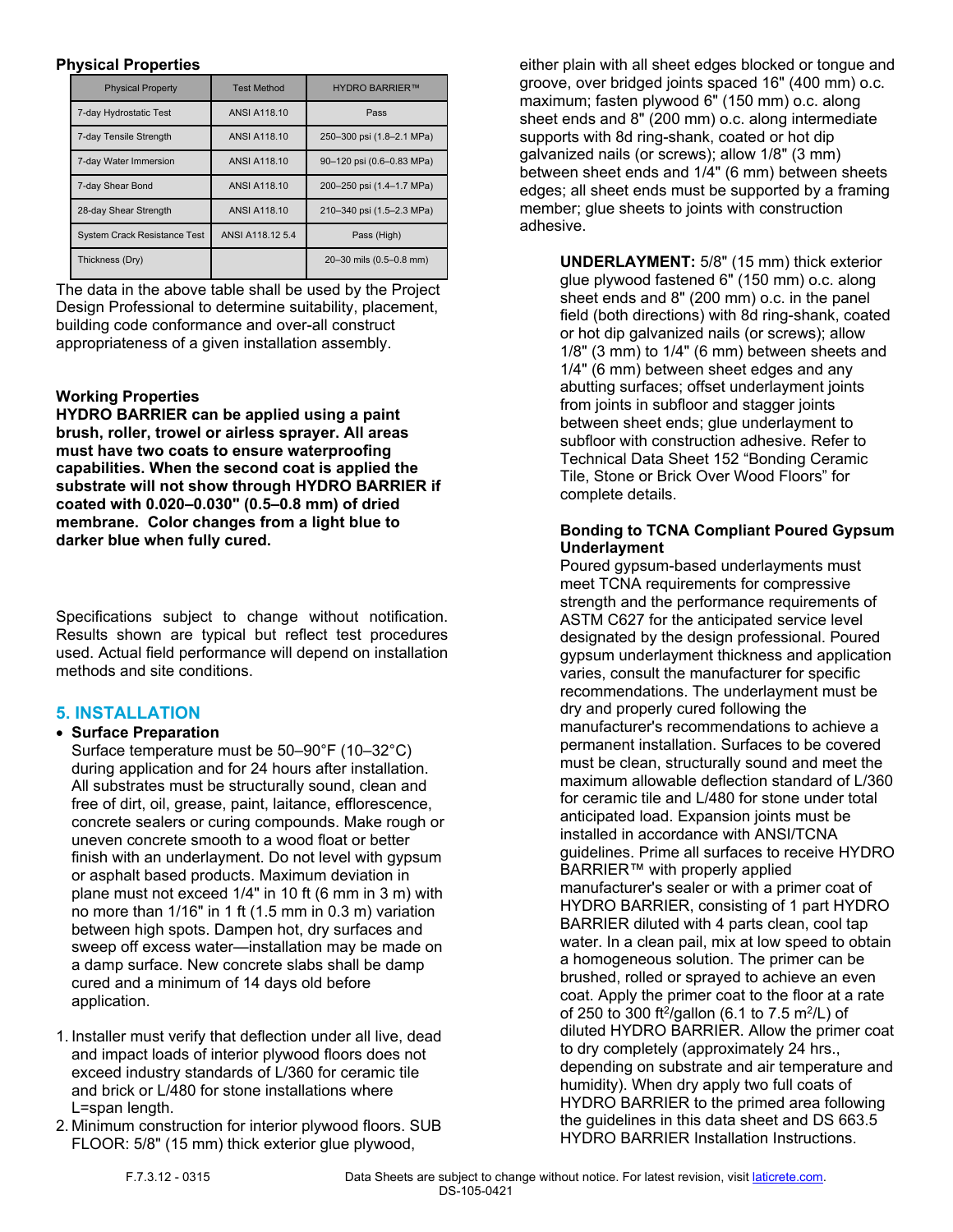#### **Pre-Treat Cracks & Joints**

Fill all substrate cracks, cold joints, and control joints to a smooth finish using a Latex Fortified Thin-Set. Alternatively, a liberal coat^^ of HYDRO BARRIER applied with a paint brush or trowel may be used to fill in nonstructural joints and cracks less than 1/8" (3 mm). When using HYDRO BARRIER fabric is not required when it is being used as a full field coating for crack isolation and is an option when chasing existing cracks. Any crack above a 1/8" can be filled with thin-set and allowed to cure prior to the application of HYDRO BARRIER. As an alternative method apply a liberal coat^^ of HYDRO BARRIER approximately 8" (200 mm) wide over substrate cracks, cold joints, and control joints using a paint brush or roller (heavy napped roller cover). Apply Waterproofing/Anti-Fracture Membrane Fabric 6" (150 mm) then apply a second coat^^ of HYDRO BARRIER.

## **Pre-Treat Coves and Floor/Wall Transitions**

Fill all substrate coves and floor/wall transitions to a smooth finish and changes in plane using a latex fortified thin-set mortar. A liberal coat<sup>^^</sup> of HYDRO BARRIER with a paint brush or trowel may be used to fill in cove joints and floor/wall transitions <1/8" (3 mm). Apply a liberal coat<sup>^^</sup> of HYDRO BARRIER approximately 8" (200 mm) wide over substrate coves and floor/wall transitions using a paint brush or roller (heavy napped roller cover). Embed 6" (150 mm) Waterproofing/Anti-Fracture Fabric and then apply a second coat^^ of HYDRO BARRIER.

## **Pre-Treat Drains**

Drains must be of the bonding flange or clamping ring type, with weepers and as per ASME A112.6.3. Apply a liberal coat^^ of HYDRO BARRIER Waterproofing Membrane liquid around and over the bonding flange or bottom half of drain clamping ring. Embed 6" (150 mm) Waterproofing/ Anti-Fracture Fabric and then apply a second coat^^ of HYDRO BARRIER. When dry, apply a LATASIL™ bead where the HYDRO BARRIER meets the drain throat. Install top half of drain clamping ring.

## **Pre-Treat Penetrations**

Allow for a minimum 1/8" (3 mm) space between drains, pipes, lights or other penetrations and surrounding ceramic tile, stone or brick. Pack any gaps around pipes, lights or other penetrations with a Latex fortified thin-set mortar. Apply a liberal coat<sup>^^</sup> of HYDRO BARRIER liquid around penetration opening. Embed 6" (150 mm) Waterproofing/ Anti-Fracture Fabric and then apply a second coat<sup>^^</sup> of HYDRO BARRIER. Bring HYDRO BARRIER up to level of tile or stone. When dry, seal

flashing with LATASIL.

Crack Isolation (Partial Coverage) Crack suppression must be applied a minimum of 3 times the width of the tile or stone being installed. The tile installed over the crack cannot be in contact with the concrete.

Follow TCNA Method F125 for the treatment of hairline cracks, shrinkage cracks, and saw cut or control joints: Apply a liberal coat^^ of HYDRO BARRIER to a minimum of three (3) times the width of the tile using a paint roller or paint brush and allow to dry. After the first coat has dried to the touch, install a second liberal coat^^ of HYDRO BARRIER over the first coat.

As an alternative; Apply a liberal coat<sup>^^</sup> of HYDRO BARRIER liquid, 3 times the width of the tile over the crack using a paint roller or paint brush and immediately apply the 6" (150 mm) wide Waterproofing/Anti-Fracture Fabric into the wet liquid over the crack. Press firmly with brush or roller to allow complete "bleed through" of liquid. Immediately apply another liberal coat<sup>^^</sup> of HYDRO BARRIER liquid over the fabric and allow to dry. When the first treatment has dried, apply a liberal coat^^ of HYDRO BARRIER to over the first wide coat, using a paint roller or paint brush, and allow to dry. Treat closest joint to the crack, saw cut, or cold joint in the tile or stone installation with LATASIL.

## **Main Application**

Allow any pre-treated areas to dry to the touch. Apply a liberal coat^^ of HYDRO BARRIER with brush or roller over substrate including pretreated areas. Apply another liberal coat^^ of HYDRO BARRIER over the first coat of HYDRO BARRIER. Let topcoat dry to the touch, approximately 1–3 hours at 70°F (21°C) and 50% RH. When last coat has dried to the touch, inspect final surface for pinholes, voids, thin spots or other defects. HYDRO BARRIER will dry to darker blue color when fully cured. Use additional HYDRO BARRIER to seal defects.

## **Movement Joints**

See HYDRO BARRIER Installation Instructions 105.5.

Note: Apply a liberal coat^^ of HYDRO BARRIER, approximately 8" (200 mm) wide over the areas. Then embed and loop the 6" (150 mm) wide Waterproofing/Anti-Fracture Fabric and allow to bleed through. Then top coat with a second coat<sup>^^</sup> of HYDRO BARRIER.

#### **Protection**

Provide protection for newly installed membrane, even if covered with a thin bed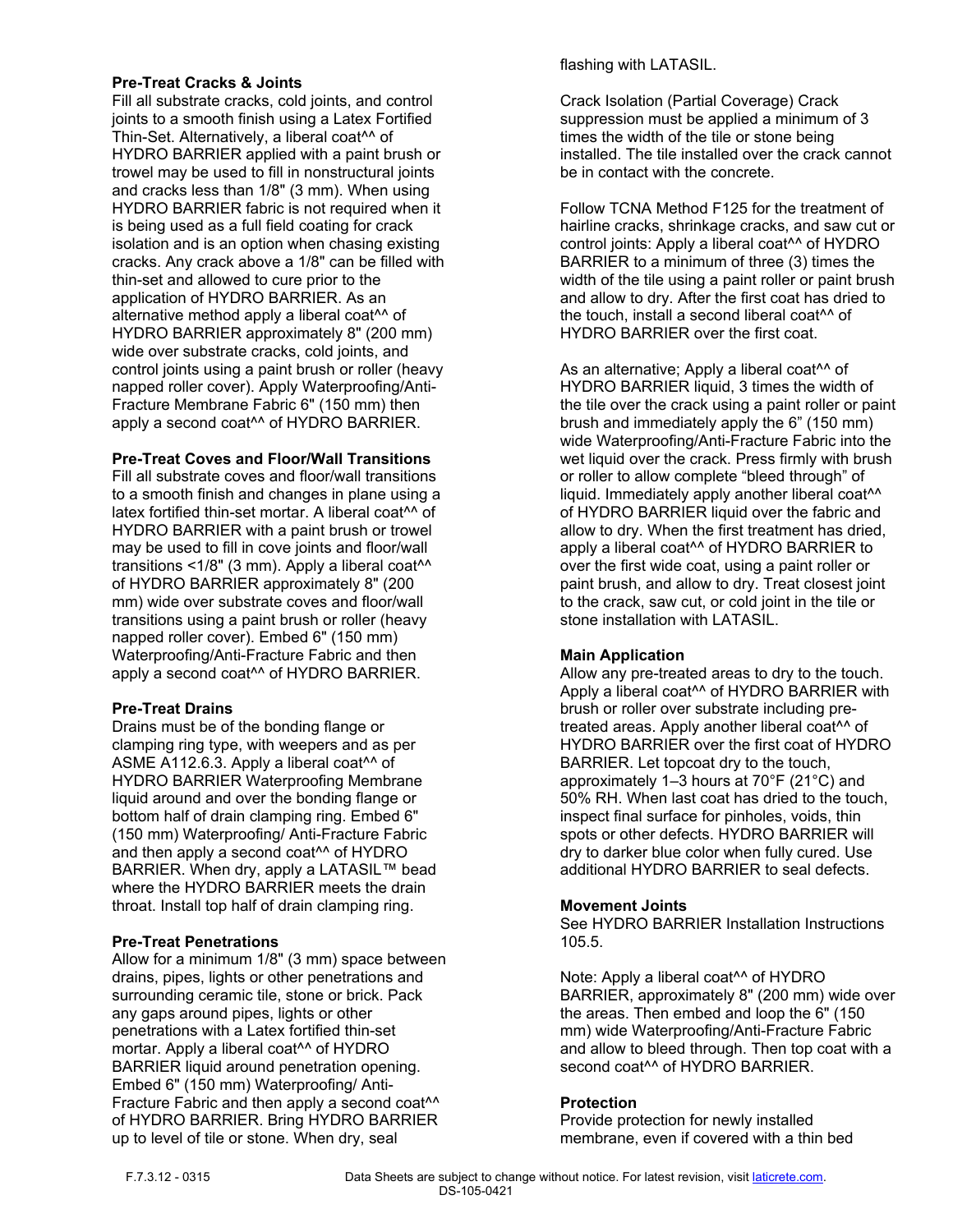ceramic tile, stone or brick installation, against exposure to rain or other water for a minimum of 24 hours at 70°F (21°C) and 50% RH.

#### **Flood Testing**

Allow membrane to cure fully before flood testing, typically 24 hours at 70°F (21°C) and 50% RH. Cold and/or wet conditions will require a longer curing time. For temperatures 45–69°F (7–21°C) allow 3 days prior to flood testing.

#### **Installing Finishes**

Once LATICRETE HYDRO BARRIER™ has dried to the touch, ceramic tile, stone or brick may be installed by the thin bed method with a Latex Thin-Set Mortar. Allow HYDRO BARRIER to cure 24 hours at 70°F (21°C) and 50% RH before covering with concrete, thick bed mortar, screeds, toppings, coatings, epoxy adhesives, terrazzo or moisture sensitive resilient or wood flooring. Do not use solvent-based adhesives directly on HYDRO BARRIER.

#### **Drains & Penetrations**

Use LATASIL™ and foam backer rod to seal space between drain or penetration and finish. Do not use a grout or joint filler mortar.

#### **Control Joints**

Ceramic tile, stone and brick installations must include sealant- filled joints over any control joints in the substrate. However, the sealantfilled joints can be offset horizontally by as much as one tile width from the substrate control joint location to coincide with the grout joint pattern.

#### **Movement Joints**

Ceramic tile, stone and brick installations must include expansion at coves, corners, other changes in substrate plane and over any expansion joints in the substrate. Expansion joints in ceramic tile, stone or brickwork are also required at perimeters, at restraining surfaces, at penetrations and at the intervals described in the Tile Council of North America, Inc. (TCNA) Handbook Installation Method EJ171. Use LATASIL and backer rod.

## **Spray Application of HYDRO BARRIER™**

Follow all installation and surface preparation requirements outlined in this document and DS 105.5 and TDS 410. The sprayer being used for the application of HYDRO BARRIER should be capable of producing a maximum of 3300 psi (22.8 MPa) with a flow rate of 0.95 to 1.6 GPM (3.6 to 6.0 LPM) using a 0.521 or a 0.631 reversible tip. Keep the unit filled with HYDRO BARRIER to ensure continuous application of liquid. The hose length should not exceed 100' (30 m) in length and 3/8" (9 mm) in diameter. Apply a continuous HYDRO BARRIER film<sup>^^</sup>

with an overlapping spray. The wet film has a light blue appearance and dries to a darker blue color. When the first coat has dried to a uniform darker blue color, approximately 45 to 90 minutes at 70°F (21°C), visually inspect the coating for any voids or pinholes. Fill any defects with additional material and apply the second coat^^ at right angles to the first. The wet film thickness should be checked periodically using a wet film gauge. Each wet coat should be 0.015– 0.022 inches (0.4–0.6 mm) thick. The combined dried coating should be 0.020–0.030 inches (0.5–0.8 mm) thick.

Check application thickness with a wet film gauge periodically as the HYDRO BARRIER is being dispensed to ensure that the appropriate thickness and coverage is achieved. Bounce back and over-spray will consume more product. To achieve the required film thickness, the coating must be free from pinholes and air bubbles. Do not back roll the spray applied coating. Allow the HYDRO BARRIER to cure in accord with the instructions in this document, DS 105.5 and TDS 410 prior to the installation of the tile or stone finish. It is important to note that areas not scheduled to receive the HYDRO BARRIER should be taped off and protected from any potential over-spray. Expansion and movement joints should be honored and treated as outlined in this document, DS 105.5 and TDS 410.

#### **Cleaning**

While wet, HYDRO BARRIER can be washed from tools with water.

Wet Coat Thickness is 15-22 mils, 0.015"-0.022"  $(0.4-0.6$  mm); consumption per coat is  $\sim 0.01$ gal/ft<sup>2</sup> (~0.4 l/m<sup>2</sup>); coverage per coat is ~100 ft<sup>2</sup>/gal (~2.5 m<sup>2</sup>/l). Use a wet film thickness gauge to check thickness.

## **6. AVAILABILITY AND COST**

#### **Availability**

LATICRETE materials are available worldwide.

## **For Distributor Information, Call:**

 Toll Free: 1.800.243.4788 Telephone: +1.203.393.0010 For on-line distributor information, visit LATICRETE at **[laticrete.com](https://laticrete.com/)**

#### **Cost**

Contact a LATICRETE Distributor in your area.

## **7. WARRANTY**

See 10. FILING SYSTEM:

DS 230.05: 5 Year System Warranty